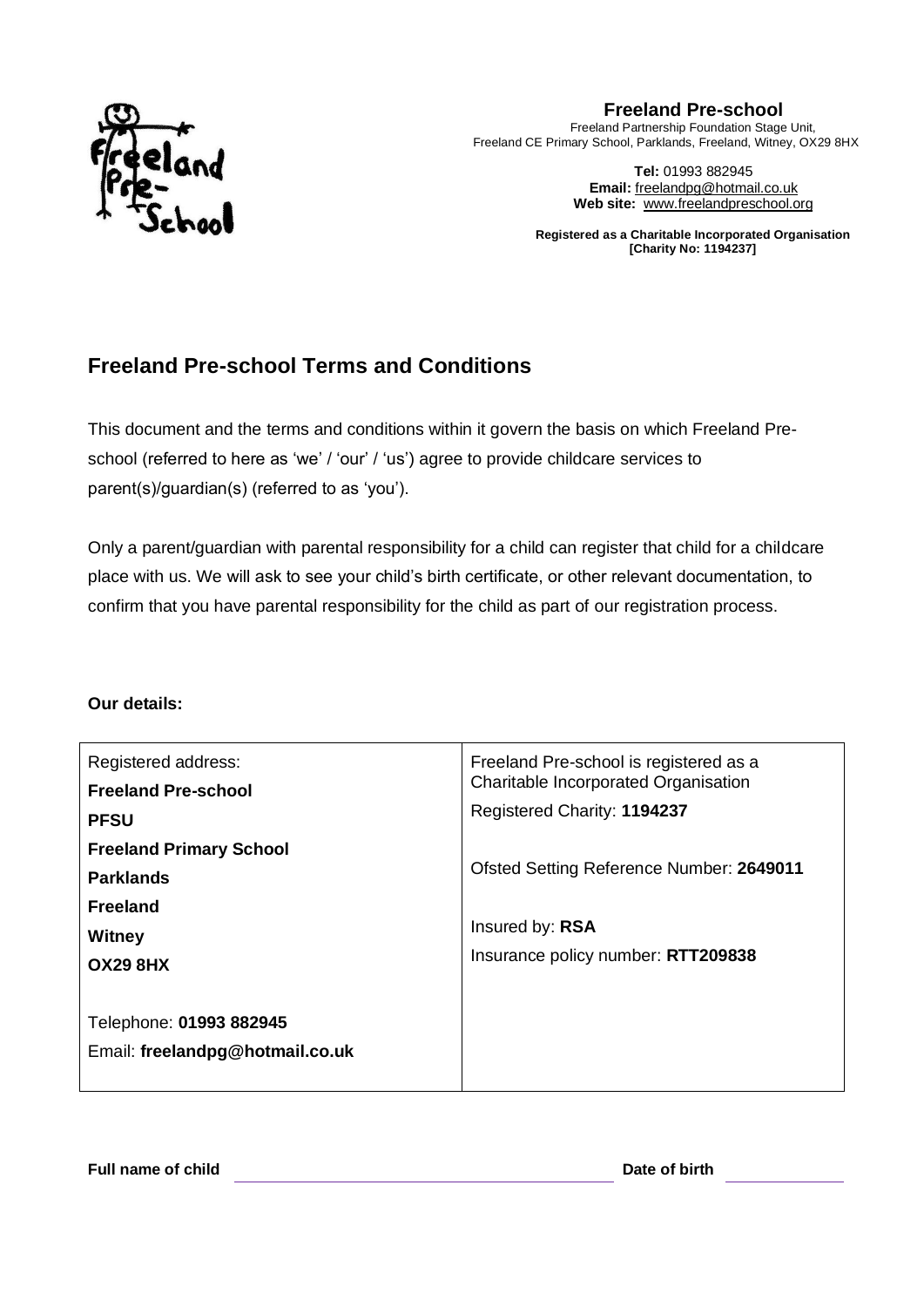| Full name of parent/guardian<br>(1) |       |  |
|-------------------------------------|-------|--|
| Address                             |       |  |
|                                     |       |  |
| Telephone                           | Email |  |
|                                     |       |  |
| Full name of parent/guardian        |       |  |
| (2)                                 |       |  |
| Address                             |       |  |
|                                     |       |  |
| Telephone                           | Email |  |

#### **Our offer for a childcare place for your child:**

Expected start date of child's place

Agreed hours:

|                   | Monday | Tuesday | Wednesday | Thursday | Friday |
|-------------------|--------|---------|-----------|----------|--------|
| Early Bird        |        |         |           |          |        |
| Morning session   |        |         |           |          |        |
| Afternoon session |        |         |           |          |        |
| Total daily hours |        |         |           |          |        |

Freeland Pre-school is a term-time only setting. We are open for 38 weeks per year (8.45am to 3.15pm, Monday to Friday). We are closed on bank holidays and Inset days. Freeland Primary School does not allow anyone on the premises before 8.40am. Please wait outside the pupil gate prior to this time. Freeland Pre-school is open from 8.45am.

Term dates are available on our website, the parent notice board and in your Welcome Pack. First payment due:

Will the child receive nursery education funding Yes □ No □

Details of any other funding provided by other third parties (e.g. employers childcare vouchers)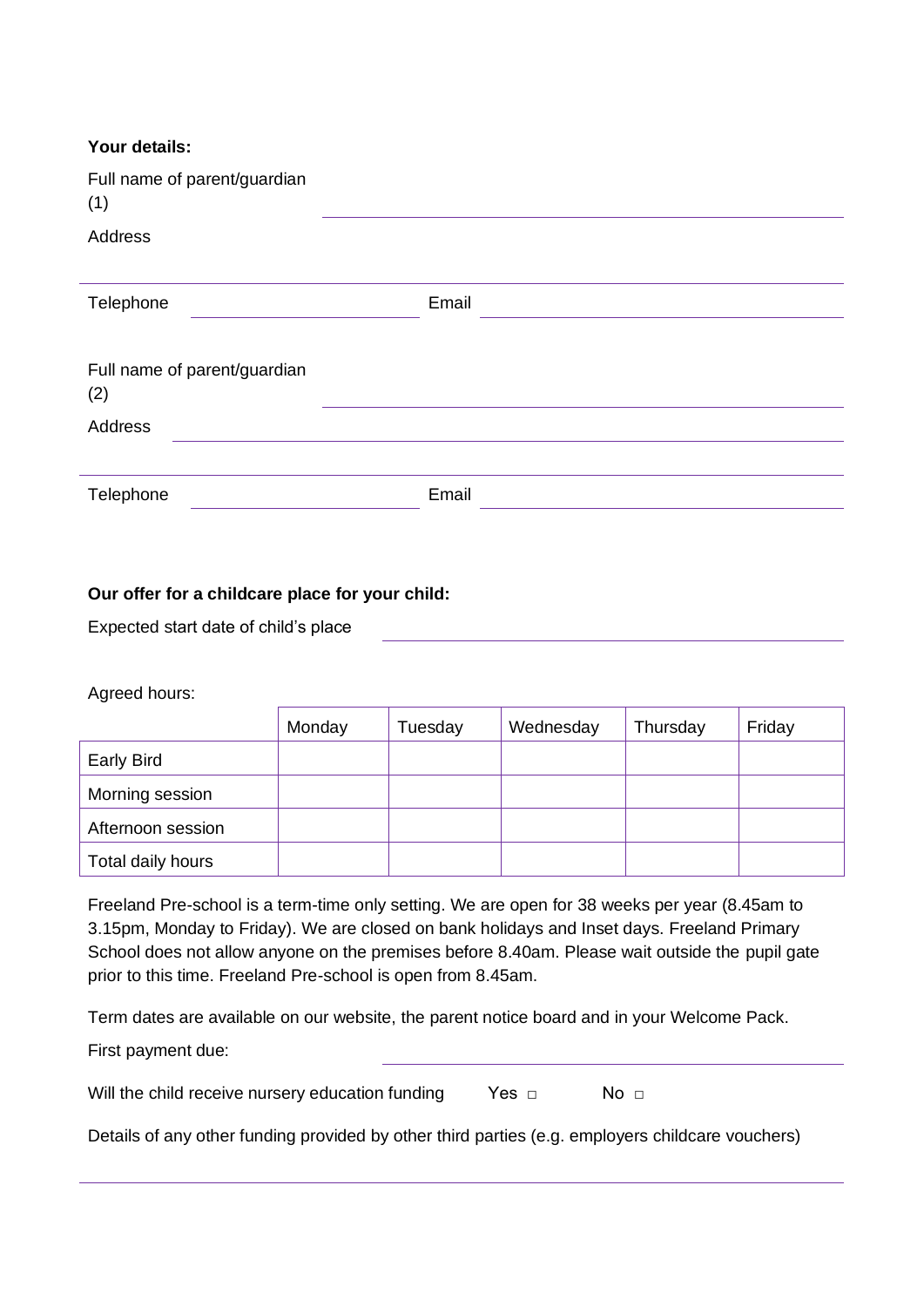# **Terms and conditions**

### **1.0 Our obligation to you**

- 1.1 We will inform you as soon as possible whether your application for a place has been successful. You must confirm within one week of receiving notification that you still wish to take up a place. If you do not then the offer of a place may be withdrawn. All registration paperwork must be returned by the date specified.
- 1.2 We will provide the agreed childcare facilities for your child at the agreed times (subject to any days when we are closed). If we change the opening hours, we will give you as much notice of our decision as possible and, if necessary, will work with you to agree a change to your child's hours of attendance.
- 1.3 We will adhere to the principles of the General Data Protection Regulations (2018) when collecting and processing information about you and your child. We explain how your data is processed, collected, kept up-to-date in our Privacy Notice which is given to you at the point of registration.
- 1.4 Unfortunately we are not able to offer additional ad-hoc sessions. Emergency situations will be considered.
- 1.5 We will notify you as soon as possible of any days we will be closed.
- 1.6 We will treat your child with the utmost respect and dignity. We will never use or threaten any type of punishment that could adversely affect a child's wellbeing.
- 1.7 We will provide you with regular verbal updates as to your child's progress and we will agree times to discuss with you the progress of your child or any other aspects of our childcare services as and when required.
- 1.8 We will comply with the requirements of the Early Years Foundation Stage and our Ofsted registration in regards to the childcare services we provide for your child.
- 1.9 We will provide you with details of our policies and procedures, which outline how we satisfy the requirements of the EYFS in our everyday practice; and we will notify you as and when any changes are made to our policies and procedures. We will be available to discuss or explain our policies and procedures, and/or any relevant changes, at a mutually agreed time.
- 1.10 We will maintain appropriate insurance to cover our childcare activities.
- 1.11 We will try to make a place available to any of your other children. However, we cannot guarantee that a place will be available.

# **2.0Your obligation to us**

2.1 You will need to complete, sign and return the *Registration paperwork* (including our Terms & Conditions document) before your child can start with us.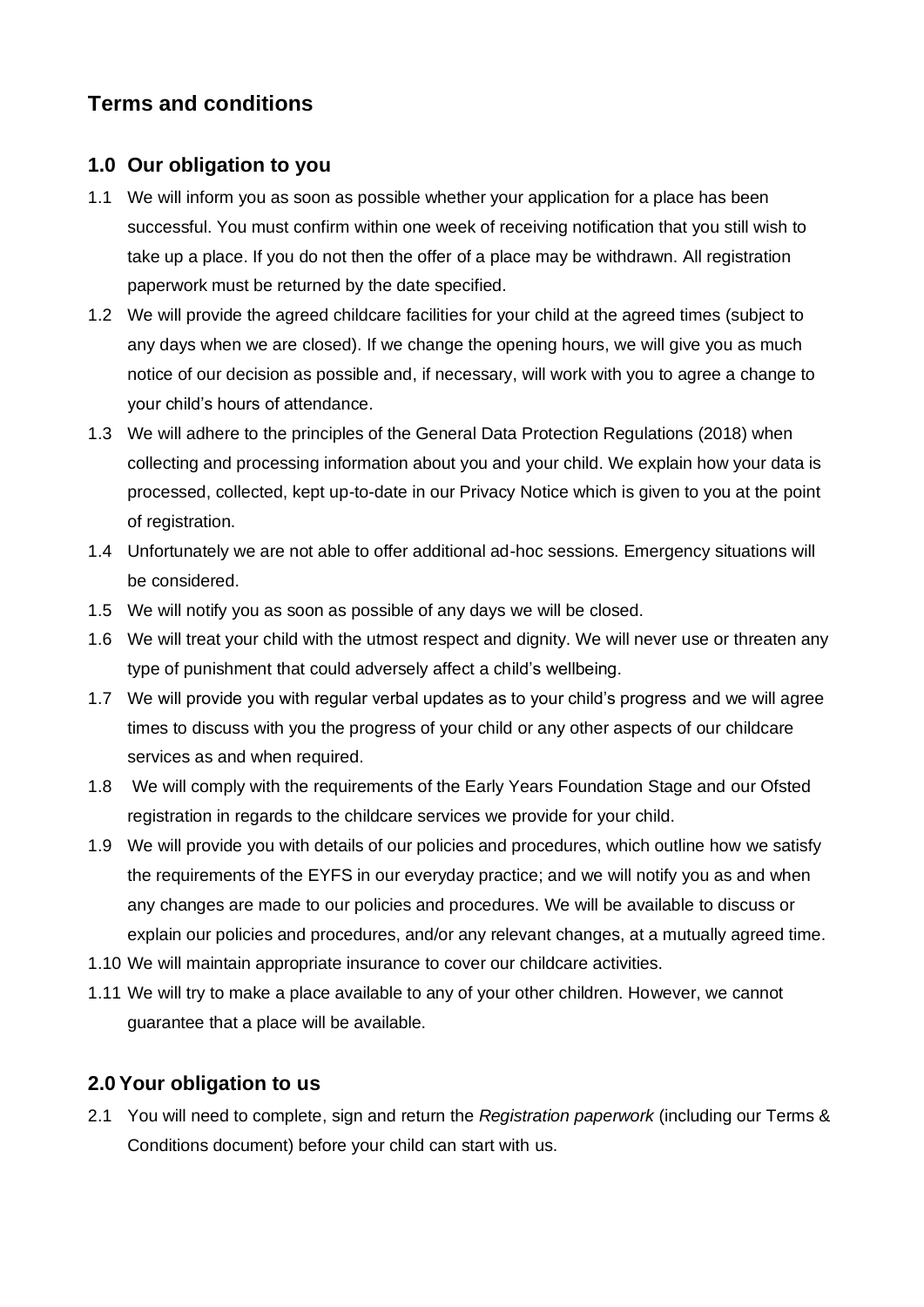- 2.2 You must notify us immediately of any changes to the information you have provided to us and keep us informed of any other necessary information that may affect the childcare that we provide for your child.
- 2.3 The *Registration Form* includes emergency treatment authorisations which you will need to complete prior to your child attending.
- 2.4 The Pre-school staff can only administer prescribed medicines with the parent's full written permission (via the 'Medicine Consent' form). However, careful thought should be given as to whether your child is well enough to attend Pre-school.
- 2.5 You will read and abide by our policies and procedures.
- 2.6 You will make yourself available as and when required to discuss the progress of your child or any factor relating to their childcare place with us at mutually agreed times.
- 2.7 You must immediately inform us if your child is suffering from any contagious disease, or if your child has been diagnosed by a medical practitioner with a notifiable disease. For the benefit of other children attending you must not allow your child to attend whilst they are contagious and pose a risk to other children during normal daily activities.
- 2.8 Parents are requested not to send their child to pre-school if they are unwell or have had sickness or diarrhoea within the previous 48 hours. This will help us to reduce the spread of illness and ensure that your child has a happy time at pre-school. Should your child become unwell during the day we will contact you to advise you of the problem and may ask you to collect your child if it is considered appropriate. If your child is unable to attend pre-school please telephone to advise us.
- 2.9 You must keep us informed of the identity of the persons who will be collecting your child. If the person who is due to collect your child is not usually responsible for collecting them we will require proof of identity. If we are not reasonably satisfied that the person collecting your child is who we were expecting, we will not release your child into their care until we have checked with you.
- 2.10 You must inform us immediately if you are not able to collect your child by the official collection time. You must make arrangements for another authorised person to collect your child as soon as possible. Persistent late collection of children from pre-school will result in a 'Persistent Late Collection Charge of £10.00 (per occurrence) being added to the following month's invoice. Additionally we reserve the right to charge for each additional 15 minutes, or part thereof, on a pro-rata basis.
- 2.11 You will inform us as far in advance as possible of any dates on which your child will not be attending.
- 2.12 You will provide us with at least one term's notice of your intention to decrease the number of hours your child attends or to withdraw your child (and end this Agreement). If insufficient notice is given you will be responsible for the full fees for your child for one month from the date of notice. If you are ending this Agreement, notice must be given by completing our *Notification of Leaving Date* form which is available on request.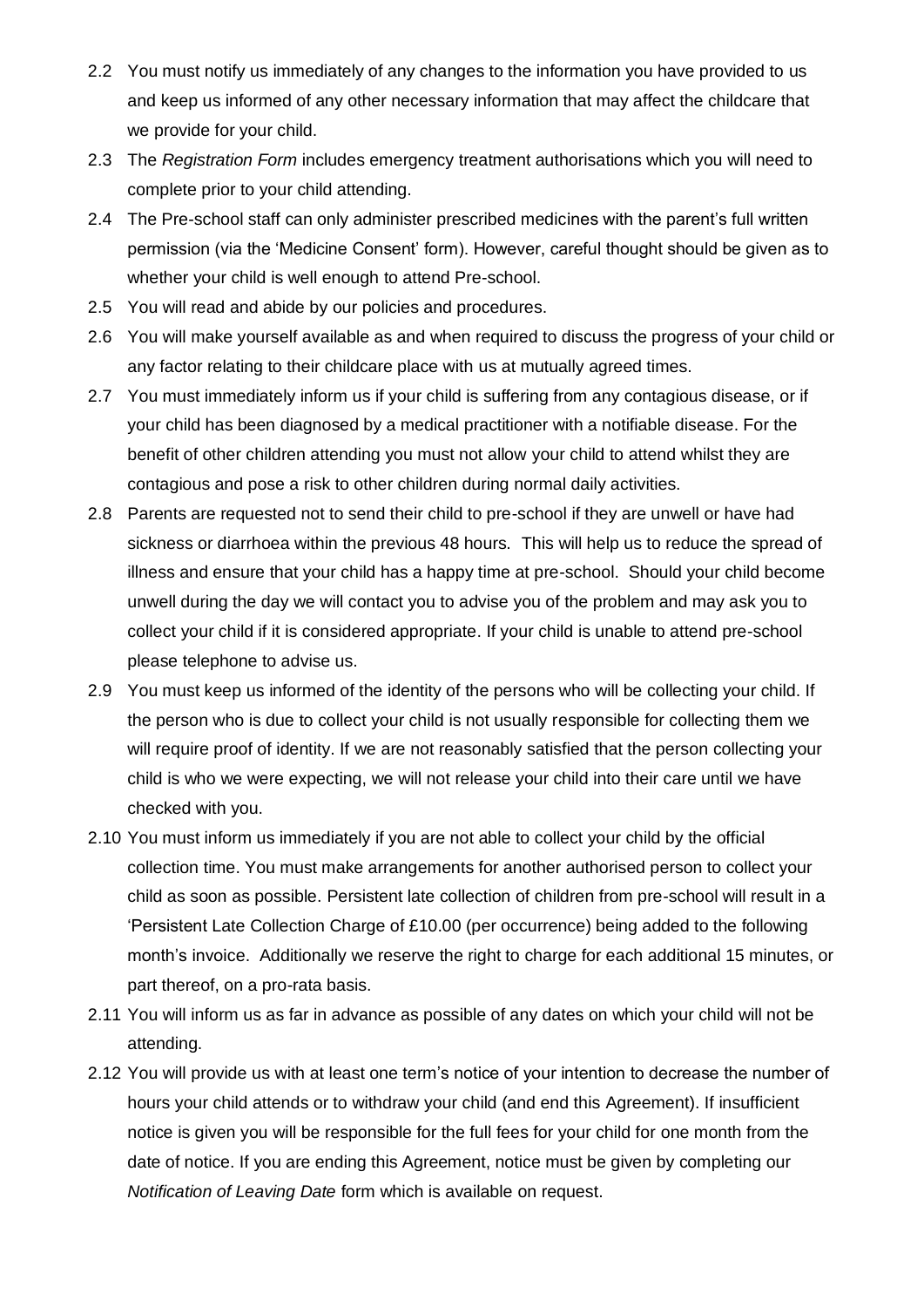2.13 You must inform us if your child is the subject of a court order and provide us with a copy of such order on request.

## **3.0 Payment of fees**

- 3.1 Our fees are based on a sessional fee that shall be notified to you in advance of your child starting. We may review these fees at any time but shall inform you of the revised amount at least one month before it takes effect. If you do not wish to pay the revised fee, you may end this Agreement by giving us one term's notice, by completing our *Notification of Leaving Date* form which can be obtained from our Administrator.
- 3.2 Fees must be paid on a monthly basis, by the specified date each month. Invoices will be issued in advance, at the beginning of each month. Fees are calculated based on the number of session attended for the month and our current fee schedule. Please refer to our Welcome Pack, parent noticeboard and website for our current fee schedule. We reserve the right to review our fees termly. One month's written notice of any changes in fees will be given.
- 3.3 All payments made under the Agreement should be by BACS if at all possible. All payment, regardless of method, shall be made by you monthly, by the due date specified on your invoice. If payment is made by cash it is your responsibility to obtain a receipt as proof of payment. Late payments incur a late payment fee of £10 per occurrence. If the payment of fees referred to in 3.3 is outstanding for more than 14 days then we may terminate this Agreement by giving you 14 days' notice in writing. Upon termination of this contract the child shall cease forthwith to be admitted, and the notice to so terminate shall be regarded as a formal demand for outstanding monies.
- 3.4 If you have requested additional sessions or have been unable to collect your child by the official collection time and we have as a result provided you with additional childcare facilities, we will raise the applicable charges under a separate invoice for payment.
- 3.5 No refund will be given for periods where the place is unfulfilled due to illness or holidays on the part of either party. We are closed on bank holidays and for 5 training days per year to support our continuing professional development for the benefit of children and families; no refund is given for this closure as this has already been taken into account when calculating your child's fees. We accept no liability for other costs which you incur if we are unable to provide childcare for any reason.

# **4.0Suspension of a child**

- 4.1 We may suspend the provision of childcare to your child at any time if you have failed to pay any fees due.
- 4.2 If the period of suspension for non-payment of fees exceeds one month, either of us may terminate this Agreement by giving written notice, which will take effect on receipt of the notice.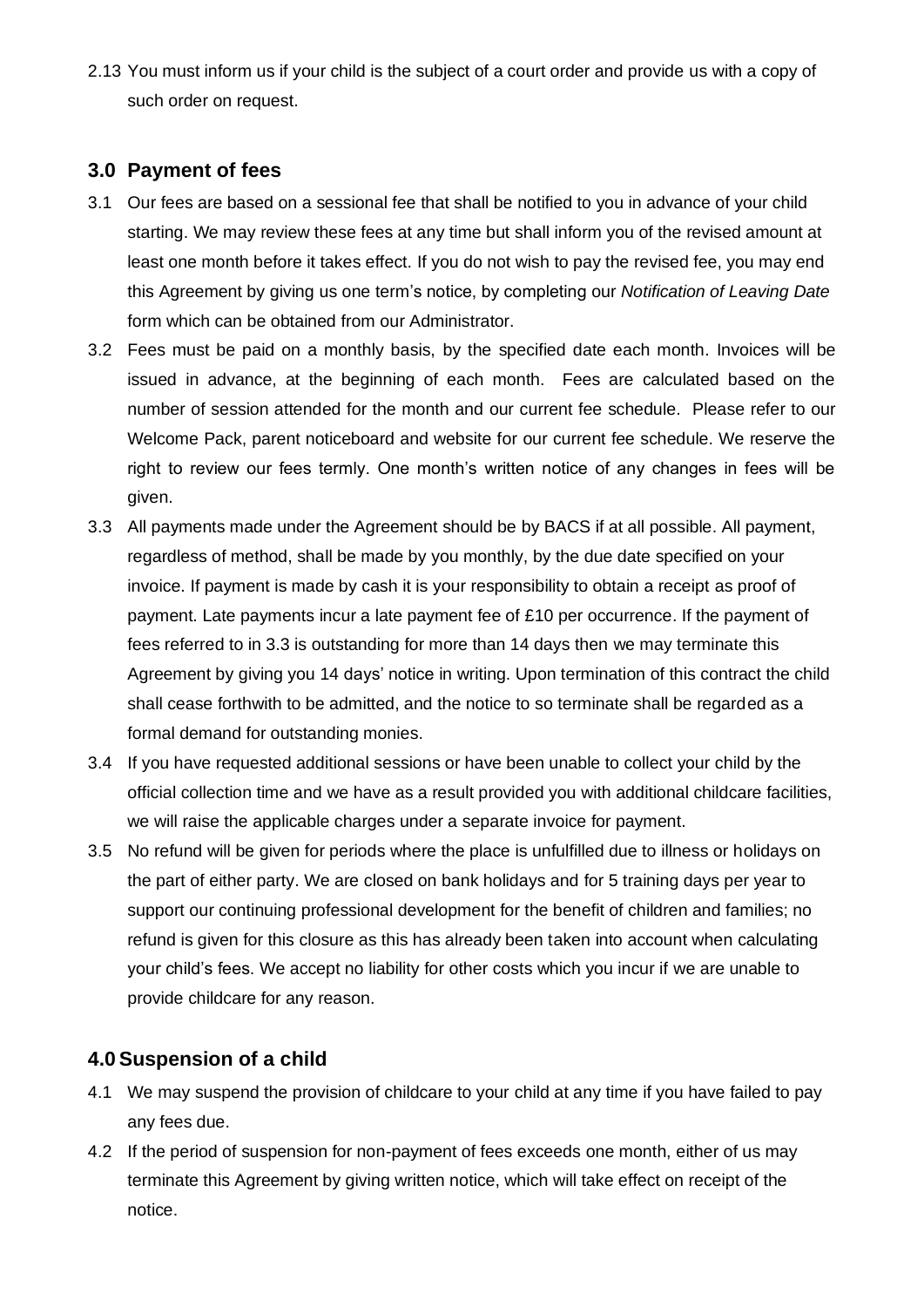- 4.3 We do not support the exclusion of any child on the grounds of behaviour. However, if your child's behaviour is deemed by us to endanger the safety and well-being of your child and/or other children and adults, it may be necessary to suspend the provision of childcare whilst we try to address these issues with you and external agencies as appropriate.
- 4.4 During any period of suspension for behaviour-related issues we will work with the local authority and where appropriate other welfare agencies to identify appropriate provision or services for your child.
- 4.5 If your child is suspended part way through the month, under the conditions stated in clause 4.3 we shall give you a credit for any fees you have already paid for the remaining part of that month, calculated on a pro rata basis. This sum may be offset against any sums payable by you to us.

### **5.0 Termination of the Agreement**

- 5.1 You may end this Agreement at any time, giving us at least one term's notice by completing the 'Notification of Leaving Date' form.
- 5.2 We may immediately end this Agreement if:
	- 5.2.1 You have failed to pay your fees;
	- 5.2.2 You have breached any of your obligations under this Agreement and you have not or cannot put right that breach within a reasonable period of time after we have drawn it to your attention;
	- 5.2.3 You behave unacceptably, as we do not tolerate any physical or verbal abuse or threats towards staff;
	- 5.2.4 We take the decision to close. We will give you as much notice as possible in the event of such a decision.
- 5.3 It may become apparent that the support we are able to offer your child is not sufficient to meet his/her needs. In these circumstances we will work with you, the local authority and other welfare agencies as per our procedures to identify appropriate support, at which point we may end this Agreement.
- 5.4 You may end this Agreement if we have breached any of our obligations under this Agreement and we have not or cannot put right that breach within a reasonable period after you have drawn it to our attention.

### **6.0 General**

- 6.1 If we have to close or we take the decision to close due to events or circumstances beyond our control (e.g. extreme weather conditions) the Fee will continue to be payable in full and we shall be under no obligation to provide alternative childcare to you.
- 6.2 If you have any concerns regarding the services we provide, please discuss them with your child's key person. If these concerns are not resolved to your satisfaction, please contact the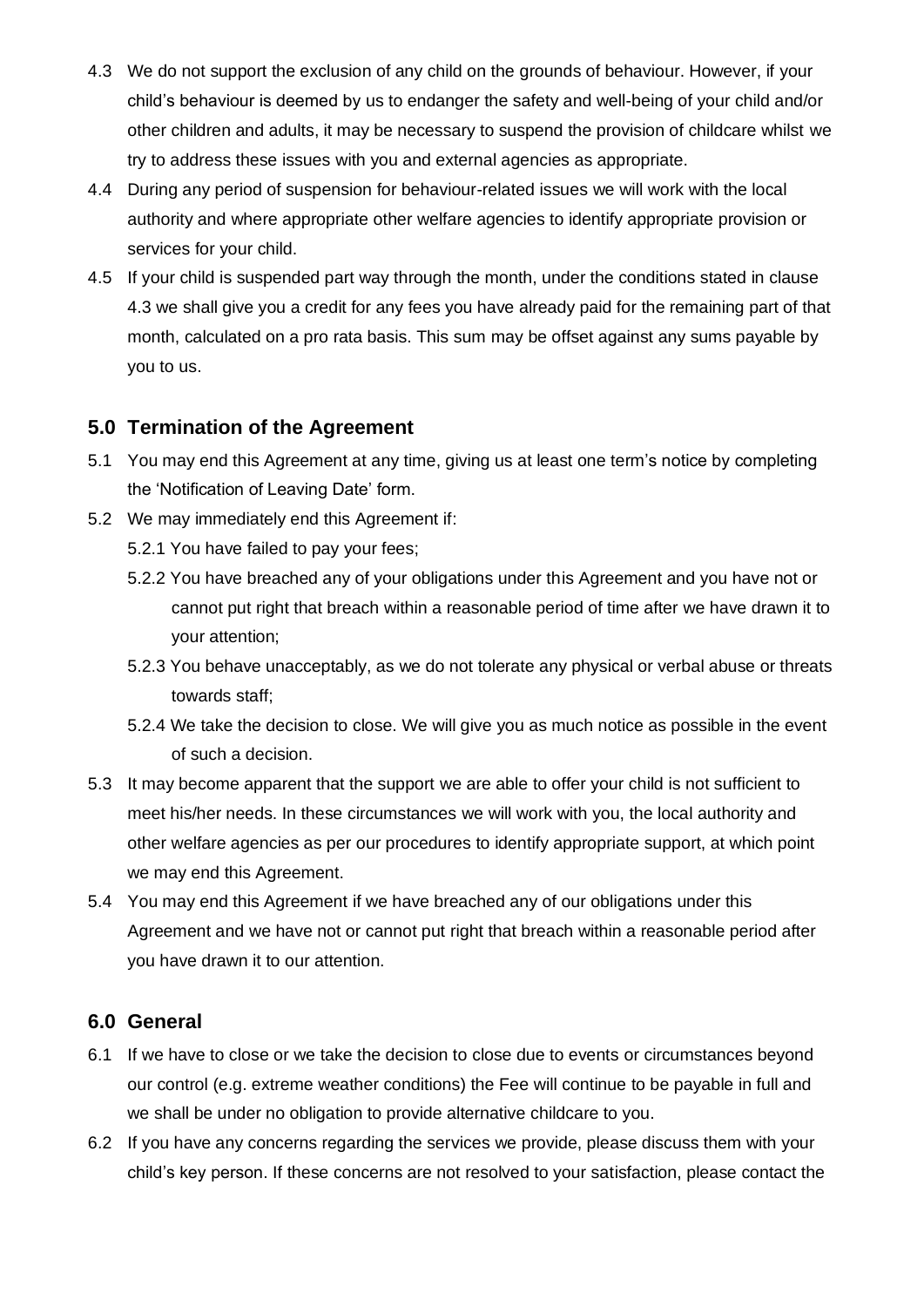manager. Customer satisfaction is paramount and any concerns/complaints will be dealt with in line with our *Making a Complaint Policy*.

- 6.3 We reserve the right to refuse to admit your child if they have a temperature, sickness and diarrhoea or a contagious infection or disease on arrival at our setting, or to ask you to collect your child if they become unwell whilst in our care, in line with our *Managing Children who are Sick, Infectious or with Allergies Policy*.
- 6.4 We provide an extensive range of equipment and activities for children of all ages. Therefore it is neither necessary, nor advisable, for children to bring personal toys in from home (children's comforters are of course welcomed). Although we make every effort to ensure that children's belongings are not lost or damaged we cannot be held responsible for loss or damage to such property. All personal items, including lunch boxes and drinks bottles, must be clearly labelled with your child's first name and surname.
- 6.5 Any personal information you supply to us will be collected, stored and used in accordance with the principles of the General Data Protection Regulations (GDPR) (2018) and our *Confidentiality and Client Access to Records Policy*. We will always seek your consent where we need to share information about your child with any other professional or agency. We are required by law to override your refusal to give consent only in specific circumstances where the child or someone in the family may be in danger if we do not share that information.

## **7.0 This Agreement**

- 7.1 We reserve the right to vary the terms and conditions contained in this Agreement
- 7.2 This Agreement contains the full and complete understanding between the parties and supersedes all prior arrangements and understanding whether written or oral relating to the subject of this Agreement except to the extent that we vary terms from time to time.
- 7.3 Acceptance of a place will be deemed as acceptance by you of these terms and conditions.

### **Acceptance of our offer of a childcare place**

Please sign below to indicate that you have read and understood the above terms and conditions and to confirm your acceptable of a childcare place with us for your child.

For parent(s)/guardian(s) under the age of 18, a guarantor aged over 18, must also sign the contract on your behalf. The contract would therefore be between Freeland Pre-school, you and the guarantor.

**Commencement date of agreement: \_\_\_\_\_\_\_\_\_\_\_\_\_Expiry date of agreement: \_\_\_\_\_\_\_\_\_\_\_\_**

*This agreement will automatically end when your child leaves Freeland Pre-school (refer to Section 5 for other circumstances when the agreement may end).*